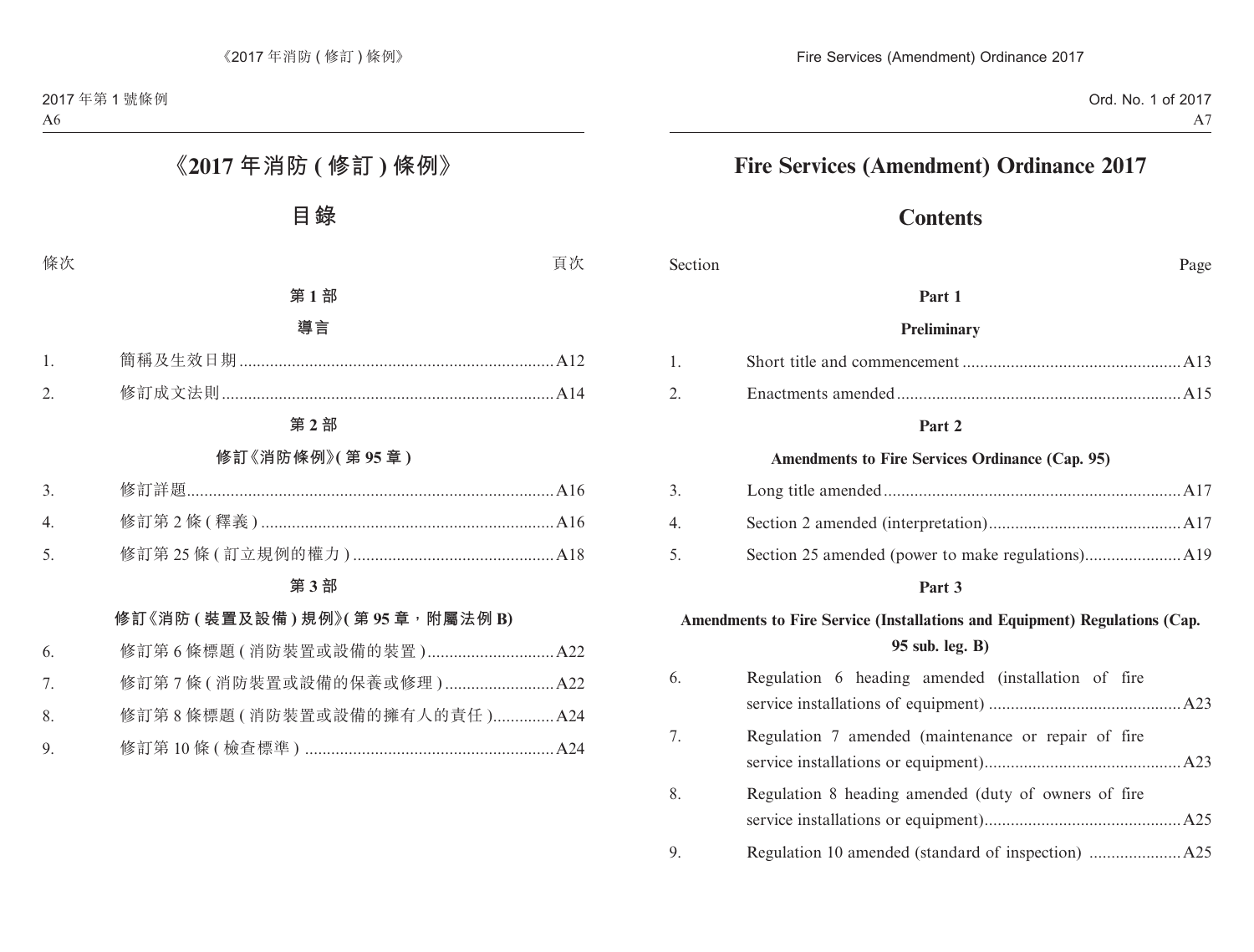Section Page

#### **Part 4**

#### **Related Amendments**

## **Division 1—Amendments to Miscellaneous Licences Regulations (Cap. 114 sub. leg. A)**

| 10.                                                                    |                                                                          |  |
|------------------------------------------------------------------------|--------------------------------------------------------------------------|--|
| 11.                                                                    |                                                                          |  |
|                                                                        | Division 2—Amendments to Food Business Regulation (Cap. 132 sub. leg. X) |  |
| 12.                                                                    | Section 33B amended (compliance with fire safety                         |  |
| 13.                                                                    |                                                                          |  |
| Division 3—Amendments to Places of Amusement Regulation (Cap. 132 sub. |                                                                          |  |
|                                                                        | leg. BA)                                                                 |  |
| 14.                                                                    | Section 5 amended (application for the grant, renewal or                 |  |
|                                                                        |                                                                          |  |
| 15.                                                                    |                                                                          |  |
| Division 4—Amendments to Places of Public Entertainment Regulations    |                                                                          |  |
| (Cap. 172 sub. leg. A)                                                 |                                                                          |  |
| 16.                                                                    |                                                                          |  |
| 17.                                                                    | Regulation 3A amended (grant of provisional licence) A33                 |  |
| 18.                                                                    |                                                                          |  |
| 19.                                                                    |                                                                          |  |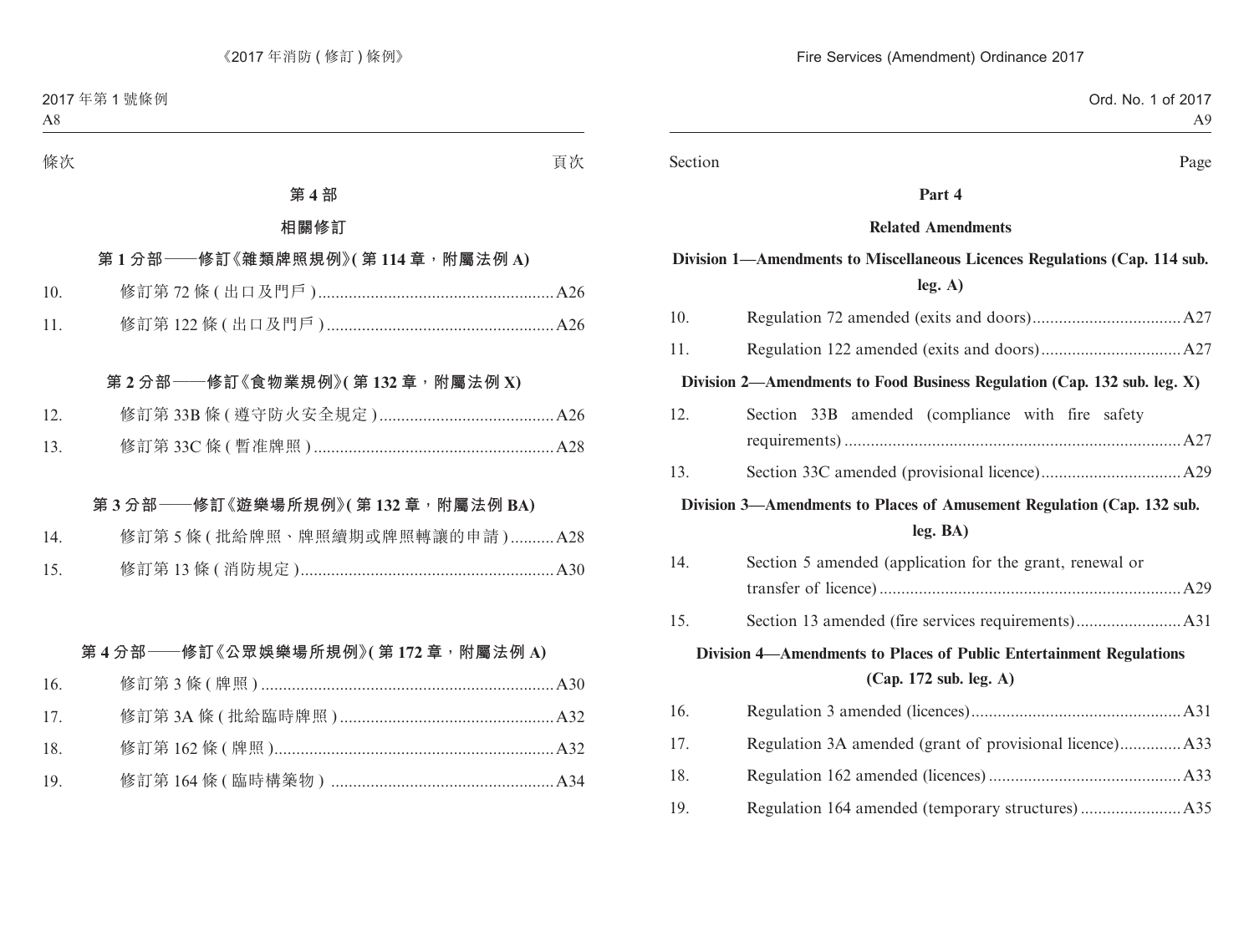| A11                                                    |         |
|--------------------------------------------------------|---------|
| Page                                                   | Section |
| Division 5—Amendment to Education Ordinance (Cap. 279) |         |
| Section 12 amended (additional documents required      | 20.     |
| where premises not designed and constructed as a       |         |
|                                                        |         |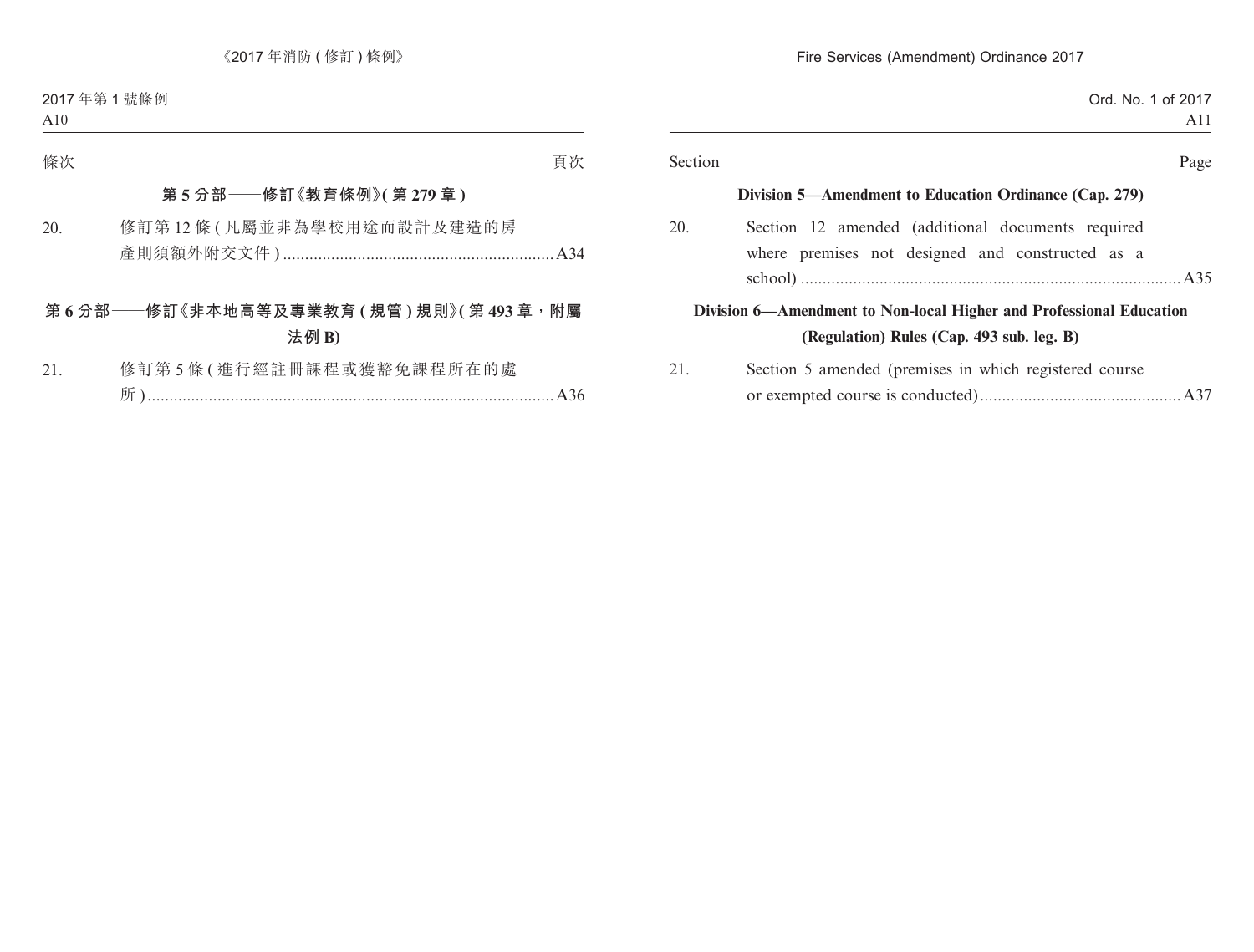#### **HONG KONG SPECIAL ADMINISTRATIVE REGION**

#### ORDINANCE NO. 1 OF 2017



C. Y. LEUNG Chief Executive 9 March 2017

An Ordinance to amend the Fire Services Ordinance to empower the Chief Executive in Council to make regulations for a scheme for fire safety risk assessment, and certification on compliance with fire safety requirements, by registered fire engineers for certain premises and for regulating registered fire engineers; and to make related amendments.

 $[$   $]$ 

Enacted by the Legislative Council.

# **Part 1**

# **Preliminary**

#### **1. Short title and commencement**

- (1) This Ordinance may be cited as the Fire Services (Amendment) Ordinance 2017.
- (2) This Ordinance comes into operation on a day to be appointed by the Secretary for Security by notice published in the Gazette.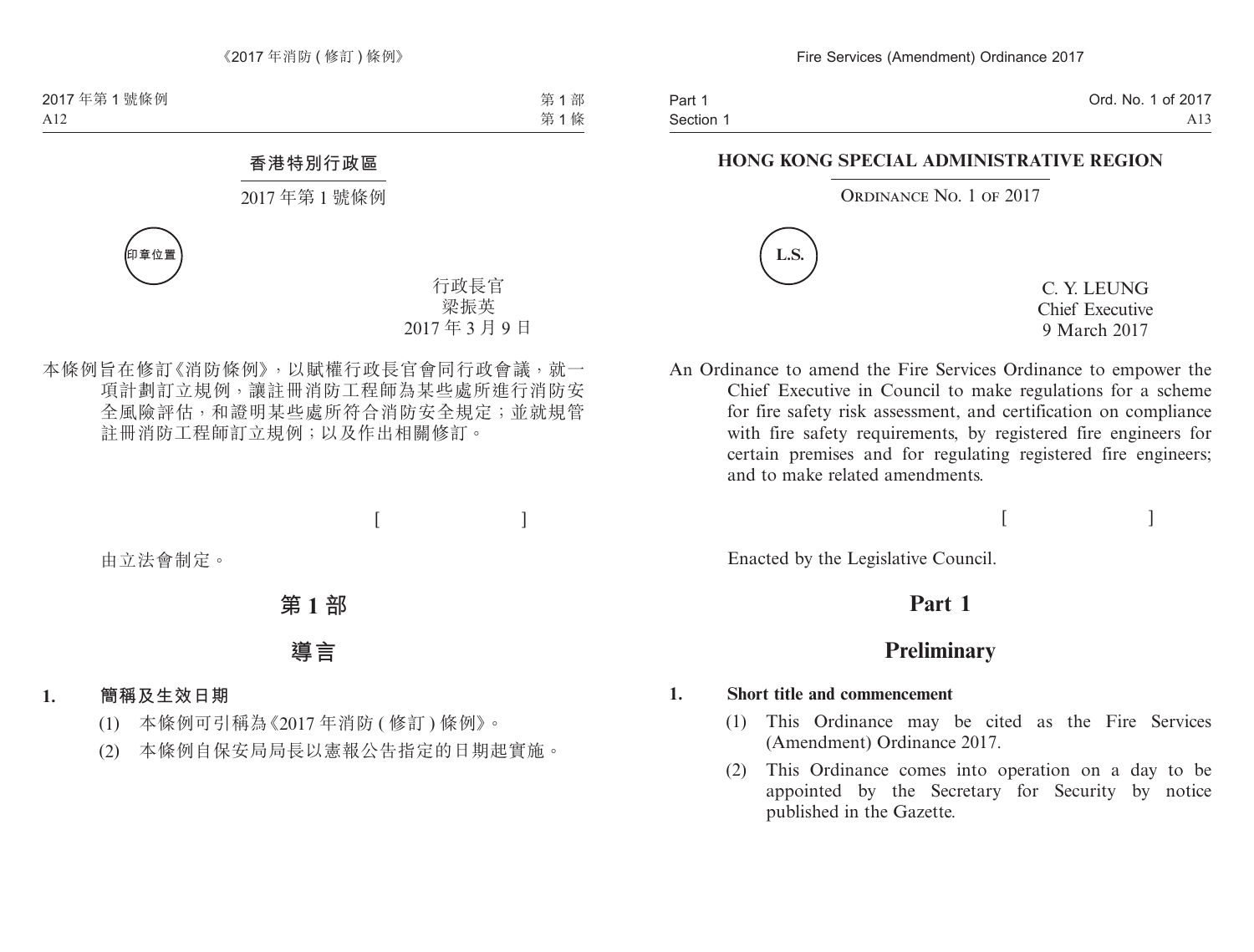| Part 1    | Ord. No. 1 of 2017 |
|-----------|--------------------|
| Section 2 | A15                |

## **2. Enactments amended**

The enactments specified in Parts 2, 3 and 4 are amended as set out in those Parts.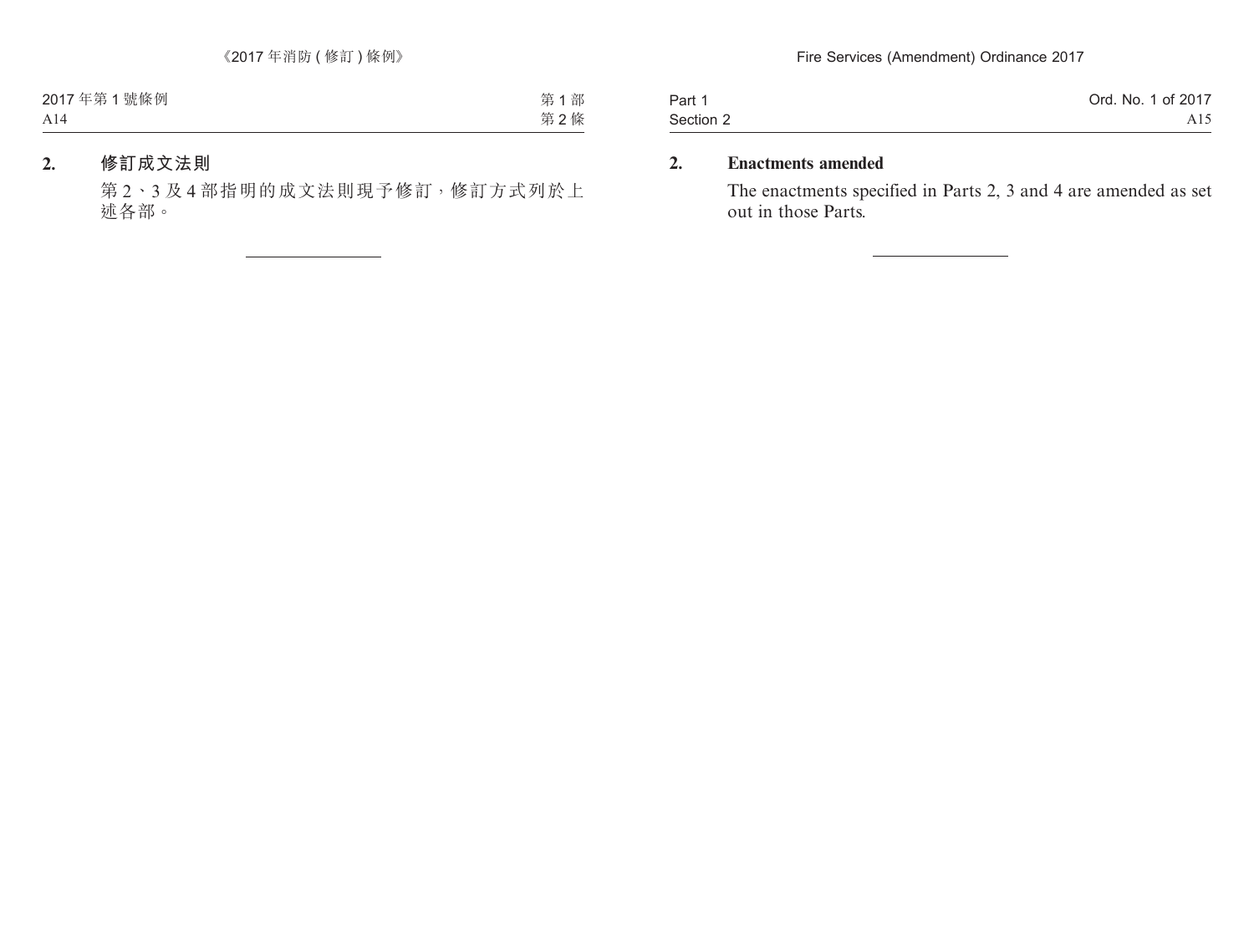# **Part 2**

# **Amendments to Fire Services Ordinance (Cap. 95)**

## **3. Long title amended**

The long title—

## **Repeal**

"equipment; and"

## **Substitute**

"equipment; and to provide for registered fire engineers and a scheme for fire safety risk assessment, and certification on compliance with fire safety requirements, by registered fire engineers for certain premises; and to make provision".

## **4. Section 2 amended (interpretation)**

Section 2—

## **Add in alphabetical order**

- "*registered fire engineer* (註冊消防工程師) means a person who is registered as a registered fire engineer under the regulations made under this Ordinance;
- *registered fire engineer (fire service installation)* (註冊消防 工程師 (消防裝置)) means a person who is registered as a registered fire engineer for the class of fire service installation under the regulations made under this Ordinance;
- *registered fire engineer (risk assessment)* (註冊消防工程師 (風險評估)) means a person who is registered as a registered fire engineer for the class of risk assessment under the regulations made under this Ordinance;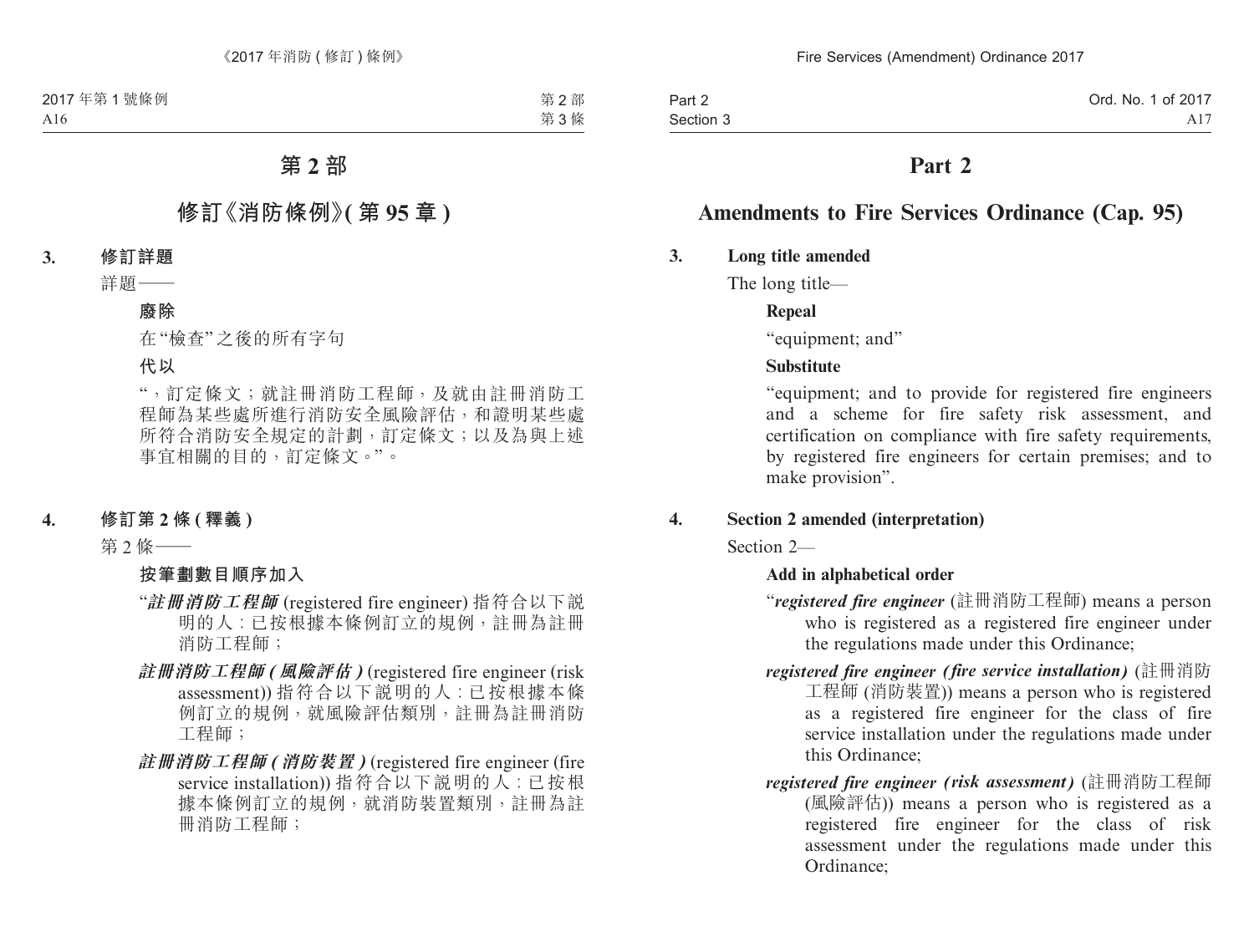| Part 2    | Ord. No. 1 of 2017 |
|-----------|--------------------|
| Section 5 | A19                |

*registered fire engineer (ventilating system)* (註冊消防工程 師 (通風系統)) means a person who is registered as a registered fire engineer for the class of ventilating system under the regulations made under this Ordinance;".

#### **5. Section 25 amended (power to make regulations)**

(1) After section  $25(1)(g)$ —

#### **Add**

- "(ga) the registration and de-registration of registered fire engineers;
	- (gb) fees to be charged in relation to the registration and de-registration of registered fire engineers;
	- (gc) the establishment, powers and procedure of a registration committee in relation to the registration of registered fire engineers;
	- (gd) the establishment of an interview board panel, and the appointment, powers and procedure of interview boards, in relation to the registration of registered fire engineers;
	- (ge) the duties of registered fire engineers in relation to fire safety risk assessment, and certification on compliance with fire safety requirements, for premises prescribed by regulations made under this section;
	- (gf) the acts or omissions that constitute a disciplinary offence on the part of a registered fire engineer;
	- (gg) the establishment of a disciplinary board panel, and the appointment, powers and procedure of disciplinary boards, in relation to registered fire engineers;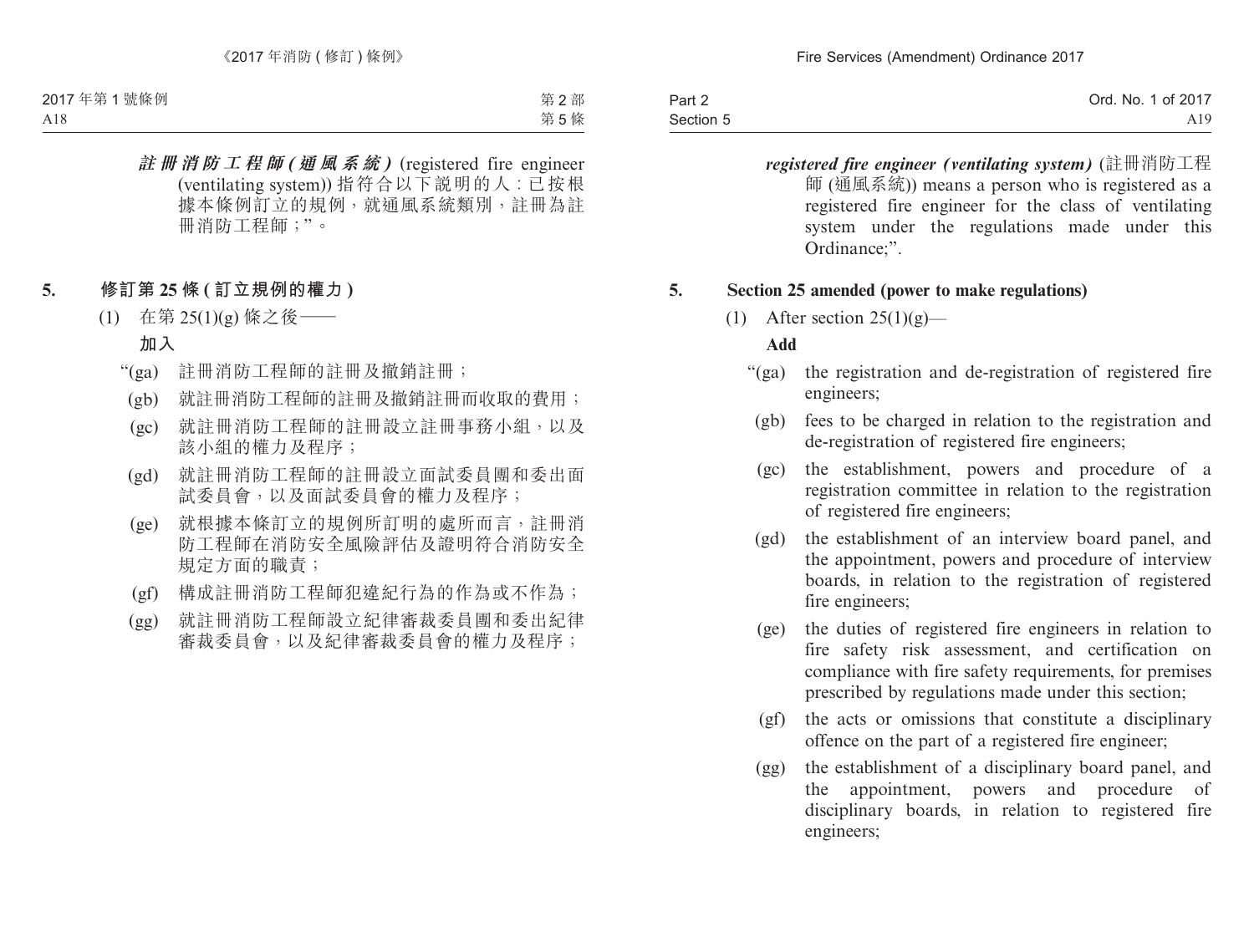| Part 2    | Ord. No. 1 of 2017 |
|-----------|--------------------|
| Section 5 | A2i                |

- (gh) the grounds on which appeals may be lodged in relation to—
	- (i) the registration of registered fire engineers; or
	- (ii) registered fire engineers;
- (gi) the establishment of an appeal board panel, and the appointment, powers and procedure of appeal boards, in relation to appeals mentioned in paragraph  $(gh)$ :
- (gj) the issue of codes of practice concerning fire safety of any premises, and giving guidance in relation to the professional conduct, and the administration, of registered fire engineers;".
- (2) After section 25(3)—

### **Add**

"(4) A regulation made under subsection  $(1)(ga)$ ,  $(gc)$ ,  $(gd)$ , (ge), (gf), (gg), (gh), (gi) or (gj) is subject to the approval of the Legislative Council.".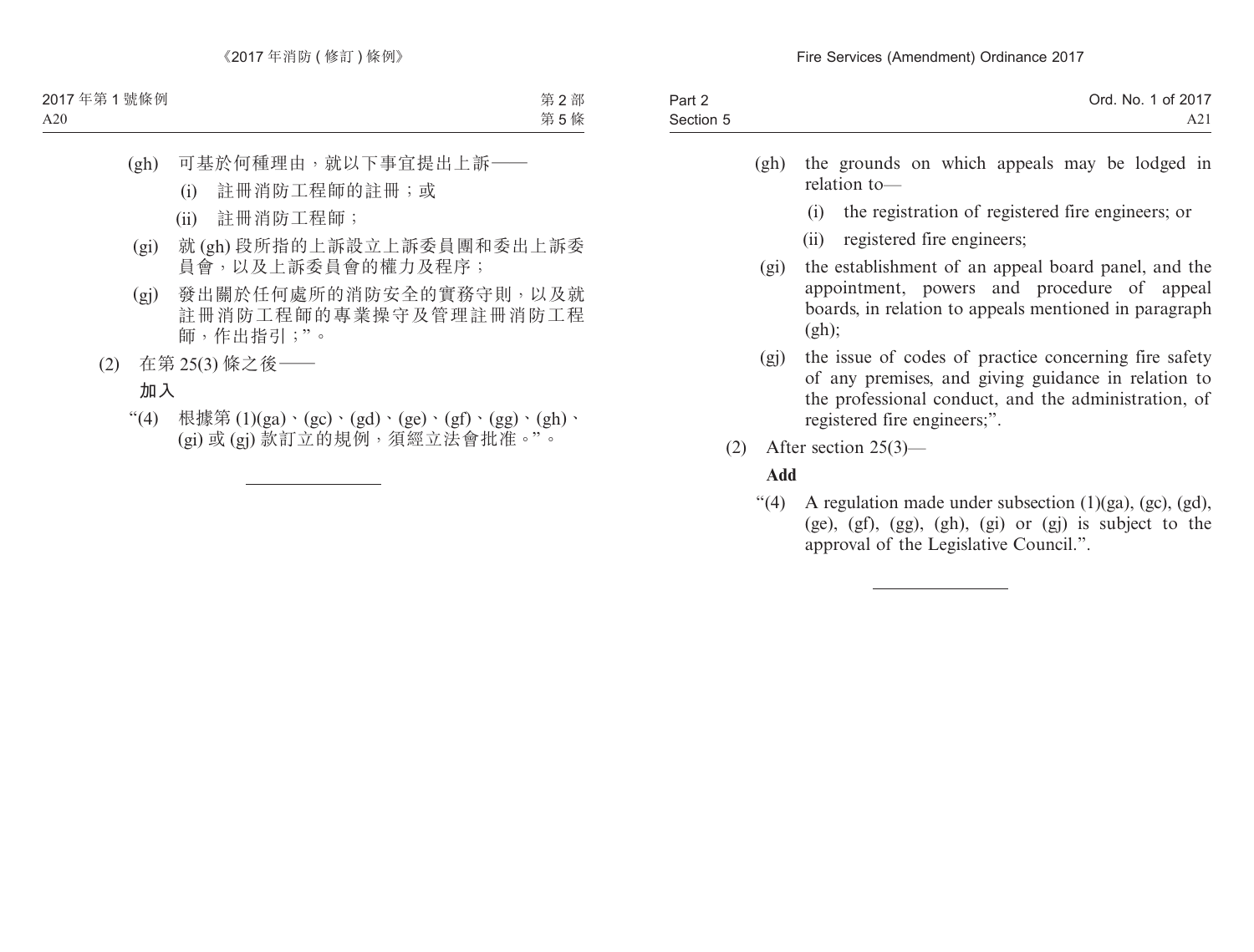# **Part 3**

# **Amendments to Fire Service (Installations and Equipment) Regulations (Cap. 95 sub. leg. B)**

**6. Regulation 6 heading amended (installation of fire service installations of equipment)**

Regulation 6, English text, heading—

**Repeal** "**installations of**" **Substitute** "**installation or**".

- **7. Regulation 7 amended (maintenance or repair of fire service installations or equipment)**
	- (1) Regulation 7, heading— **Repeal** "**or repair of fire service installations**"

**Substitute**

- "**, inspection or repair of fire service installation**".
- (2) Regulation 7(1)—

**Repeal**

```
"paragraph (2)"
```
**Substitute**

"paragraphs  $(2)$ ,  $(3)$  and  $(4)$ ".

(3) After regulation 7(2)— **Add**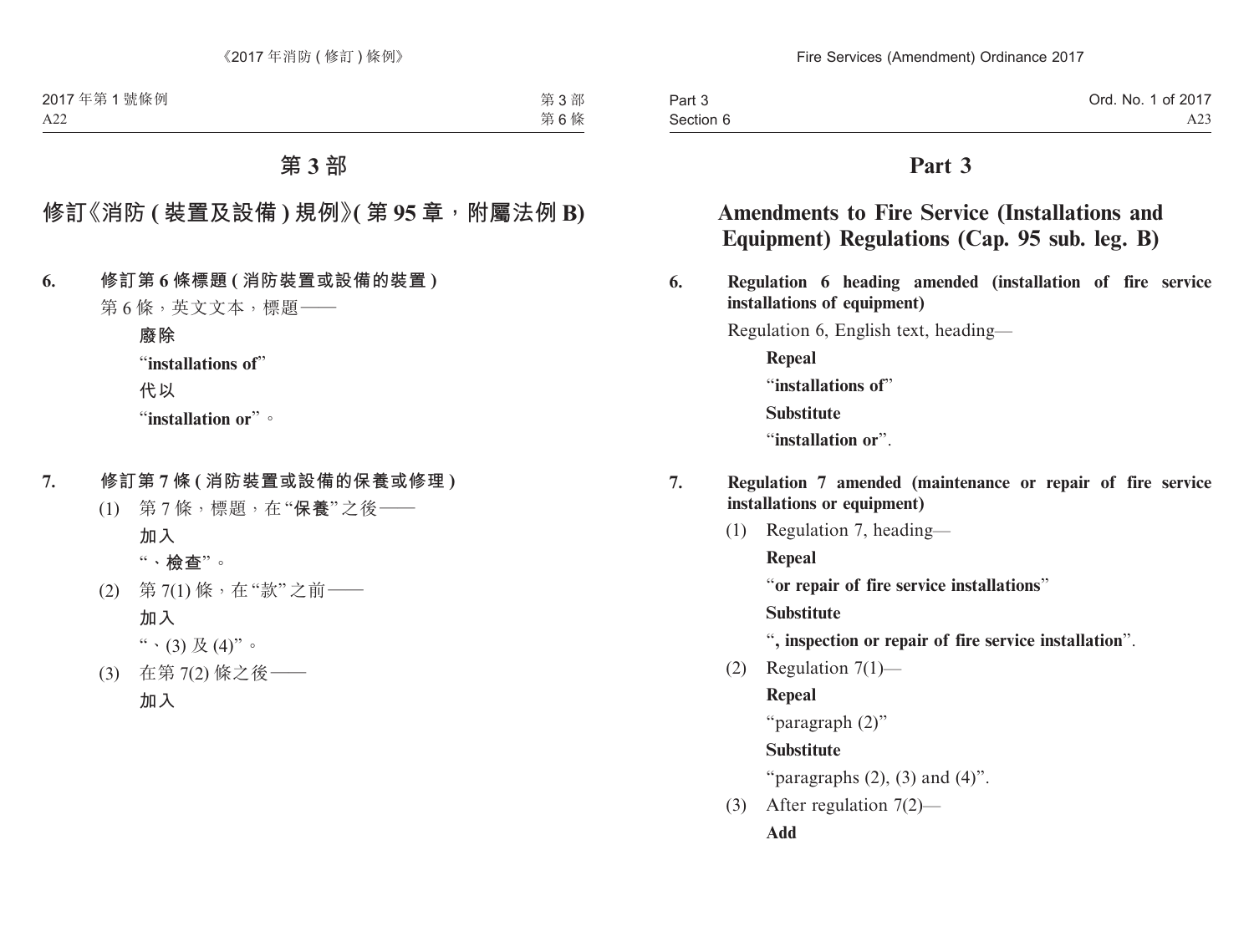| Part 3    | Ord. No. 1 of 2017 |
|-----------|--------------------|
| Section 8 | A25.               |

- "(3) A registered fire engineer (fire service installation) may inspect and test any fire service installation or equipment installed in, or for, any premises prescribed by regulations made under section 25 of the Ordinance.
	- (4) The Director or a person authorized by the Director in writing may inspect and test any fire service installation or equipment installed in, or for, any premises.".

### **8. Regulation 8 heading amended (duty of owners of fire service installations or equipment)**

Regulation 8, English text, heading—

**Repeal** "**installations**" **Substitute** "**installation**".

## **9. Regulation 10 amended (standard of inspection)**

Regulation 10(1)—

**Repeal**

"service equipment"

## **Substitute**

"service installation or equipment".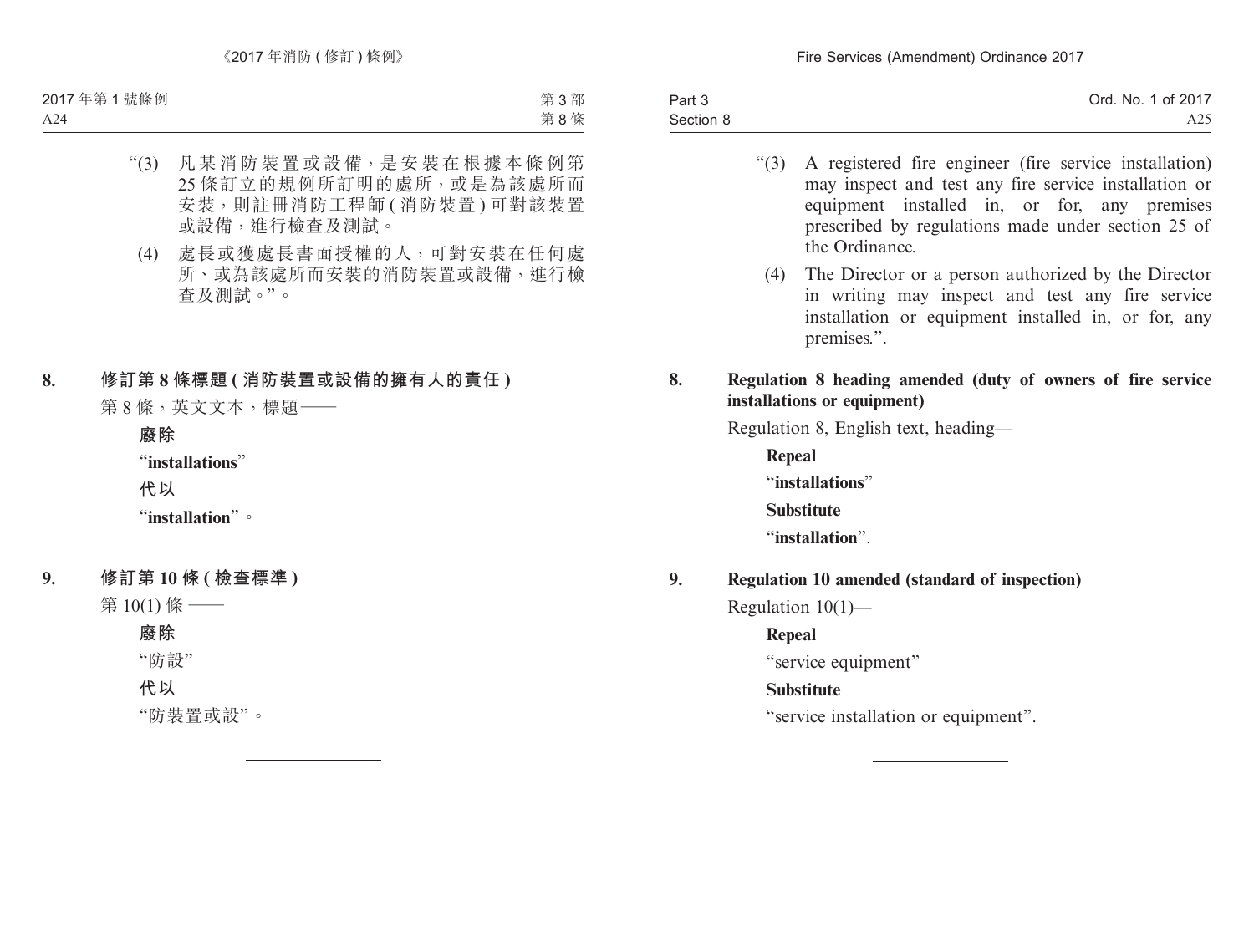# **Part 4**

# **Related Amendments**

# **Division 1—Amendments to Miscellaneous Licences Regulations (Cap. 114 sub. leg. A)**

**10. Regulation 72 amended (exits and doors)**

Regulation 72—

### **Repeal**

"Services."

#### **Substitute**

"Services, or required by a registered fire engineer (risk assessment) (as defined by section 2 of the Fire Services Ordinance (Cap. 95)).".

### **11. Regulation 122 amended (exits and doors)**

Regulation 122—

### **Repeal**

"Services"

#### **Substitute**

"Services, or required by a registered fire engineer (risk assessment) (as defined by section 2 of the Fire Services Ordinance (Cap. 95)).".

# **Division 2—Amendments to Food Business Regulation (Cap. 132 sub. leg. X)**

### **12. Section 33B amended (compliance with fire safety requirements)**

(1) Section 33B—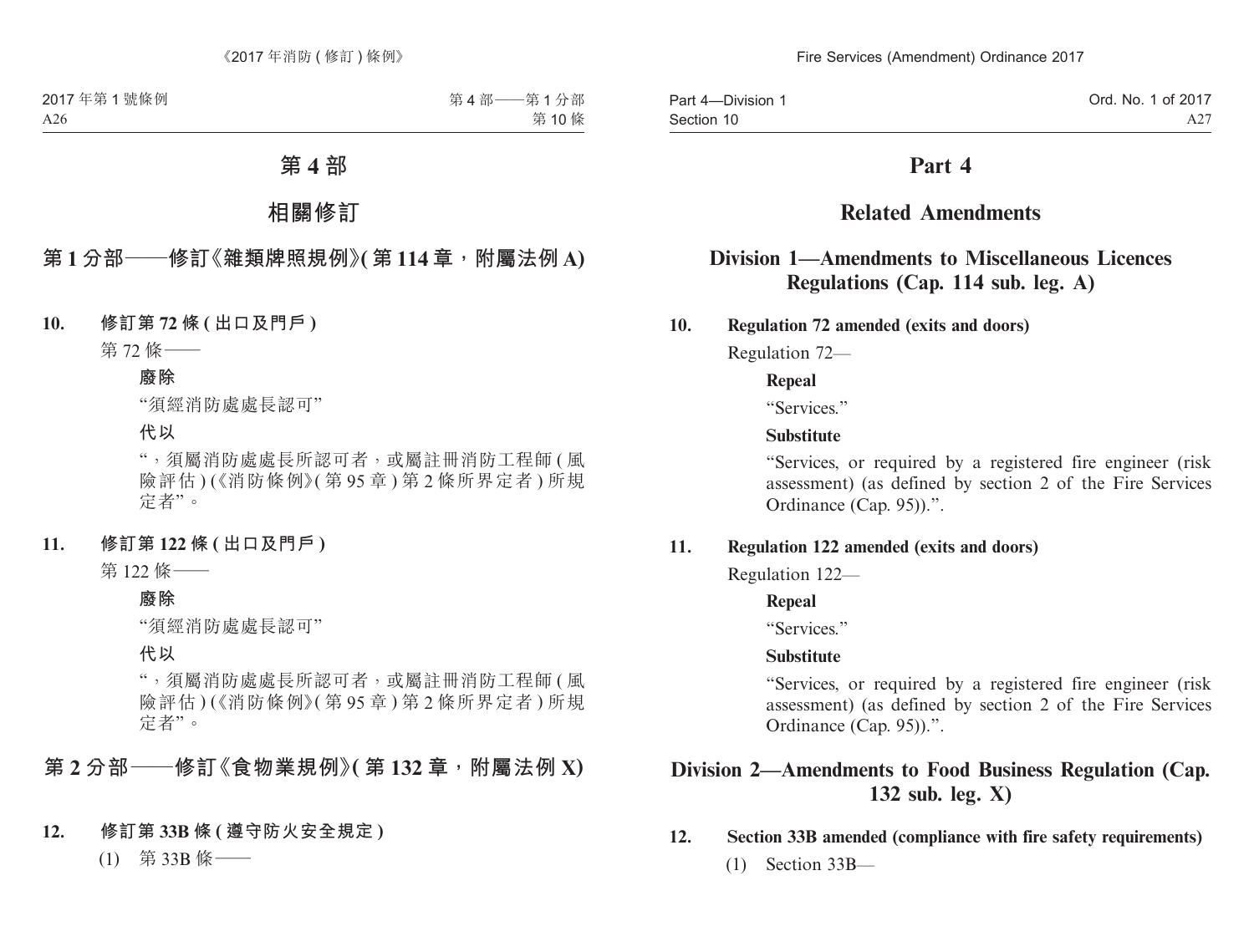| Part 4-Division 3 | Ord. No. 1 of 2017 |
|-------------------|--------------------|
| Section 14        | A29                |

#### **Repeal**

"Services and"

#### **Substitute**

"Services, or a registered fire engineer (fire service installation) (as defined by section 2 of the Fire Services Ordinance (Cap. 95)), and".

(2) Section 33B—

### **Repeal**

"Services."

### **Substitute**

"Services, or a registered fire engineer (risk assessment) (as defined by section 2 of that Ordinance).".

### **13. Section 33C amended (provisional licence)**

Section  $33C(1)(b)$ —

### **Repeal**

"Services have"

#### **Substitute**

"Services, or a registered fire engineer (risk assessment) (as defined by section 2 of the Fire Services Ordinance (Cap. 95)), have".

# **Division 3—Amendments to Places of Amusement Regulation (Cap. 132 sub. leg. BA)**

**14. Section 5 amended (application for the grant, renewal or transfer of licence)**

Section  $5(2)(b)$ —

**Repeal**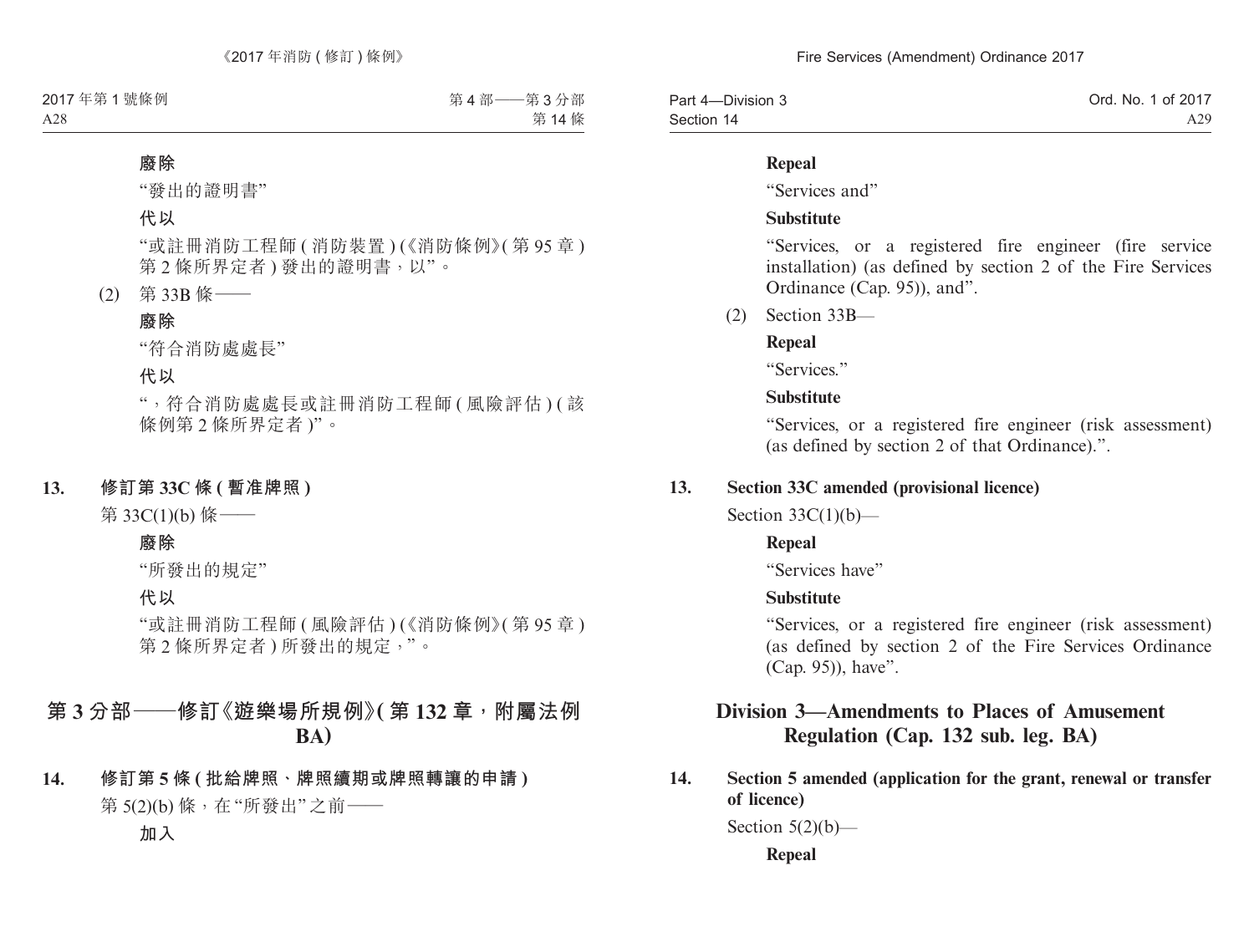| Part 4-Division 4 | Ord. No. 1 of 2017 |
|-------------------|--------------------|
| Section 16        | A31                |

"Services."

### **Substitute**

"Services, or a registered fire engineer (risk assessment) (as defined by section 2 of the Fire Services Ordinance (Cap. 95)).".

## **15. Section 13 amended (fire services requirements)**

Section 13—

## **Repeal**

"Services in"

## **Substitute**

"Services, or a registered fire engineer (risk assessment) (as defined by section 2 of the Fire Services Ordinance (Cap. 95)), in".

# **Division 4—Amendments to Places of Public Entertainment Regulations (Cap. 172 sub. leg. A)**

## **16. Regulation 3 amended (licences)**

(1) Regulation  $3(3)(b)$ —

# **Repeal**

"Services and"

## **Substitute**

"Services, or a registered fire engineer (fire service installation) (as defined by section 2 of the Fire Services Ordinance (Cap. 95)), and".

(2) Regulation  $3(3)(b)$ —

# **Repeal**

"Services in"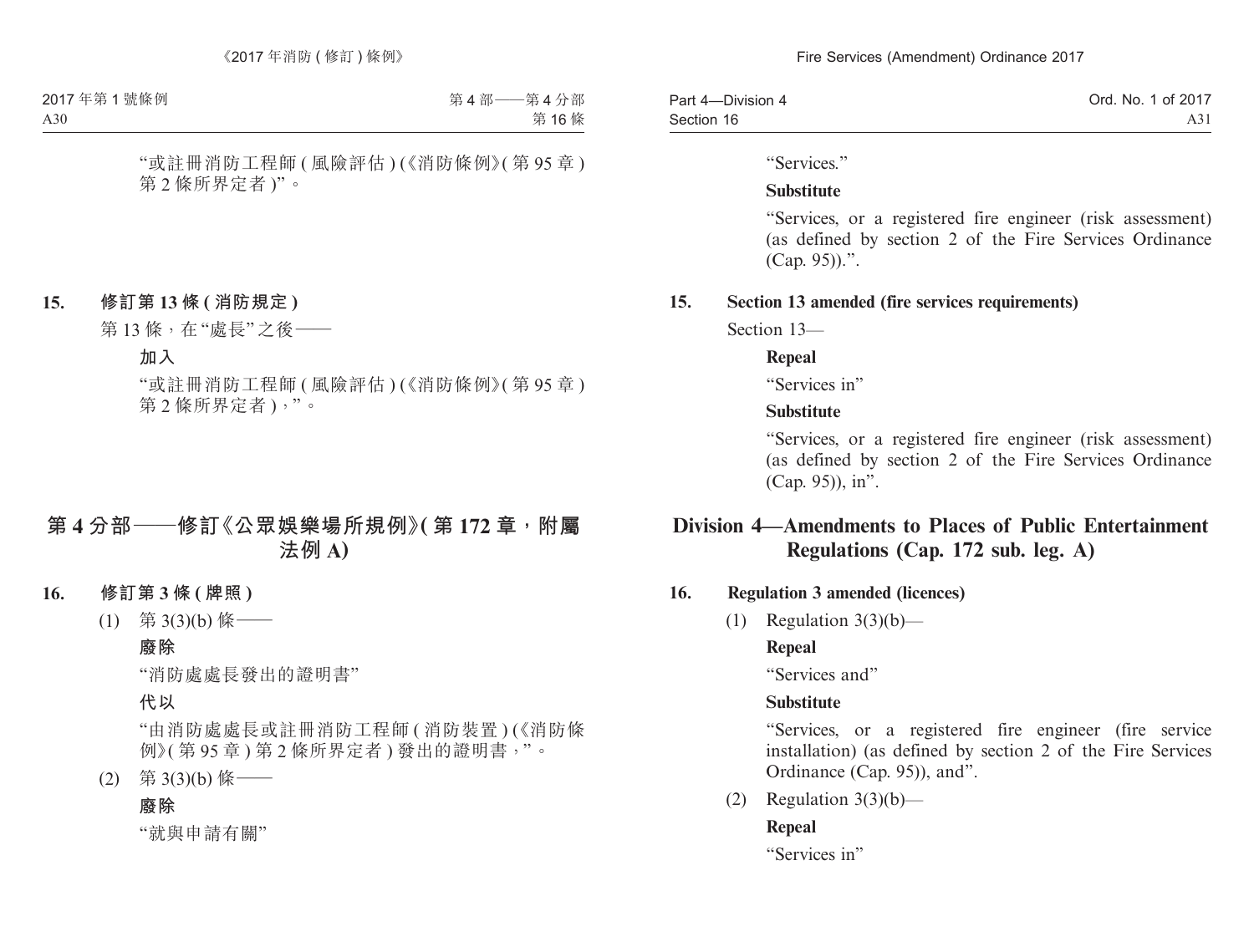| Part 4-Division 4 | Ord. No. 1 of 2017 |
|-------------------|--------------------|
| Section 17        | A33                |

#### **Substitute**

"Services, or a registered fire engineer (risk assessment) (as defined by section 2 of that Ordinance), in".

### **17. Regulation 3A amended (grant of provisional licence)**

Regulation  $3A(2)(a)(i)$ —

### **Repeal**

"Services;"

## **Substitute**

"Services, or a registered fire engineer (risk assessment) (as defined by section 2 of the Fire Services Ordinance (Cap. 95));".

### **18. Regulation 162 amended (licences)**

(1) Regulation 162(7)(b)—

## **Repeal**

"him in that behalf"

## **Substitute**

"the Director of Fire Services in that behalf, or a registered fire engineer (fire service installation) (as defined by section 2 of the Fire Services Ordinance (Cap. 95))".

(2) Regulation  $162(9)(c)$ —

## **Repeal**

"Services and"

## **Substitute**

"Services, or a registered fire engineer (fire service installation) (as defined by section 2 of the Fire Services Ordinance (Cap. 95)), and".

(3) Regulation  $162(9)(c)$ —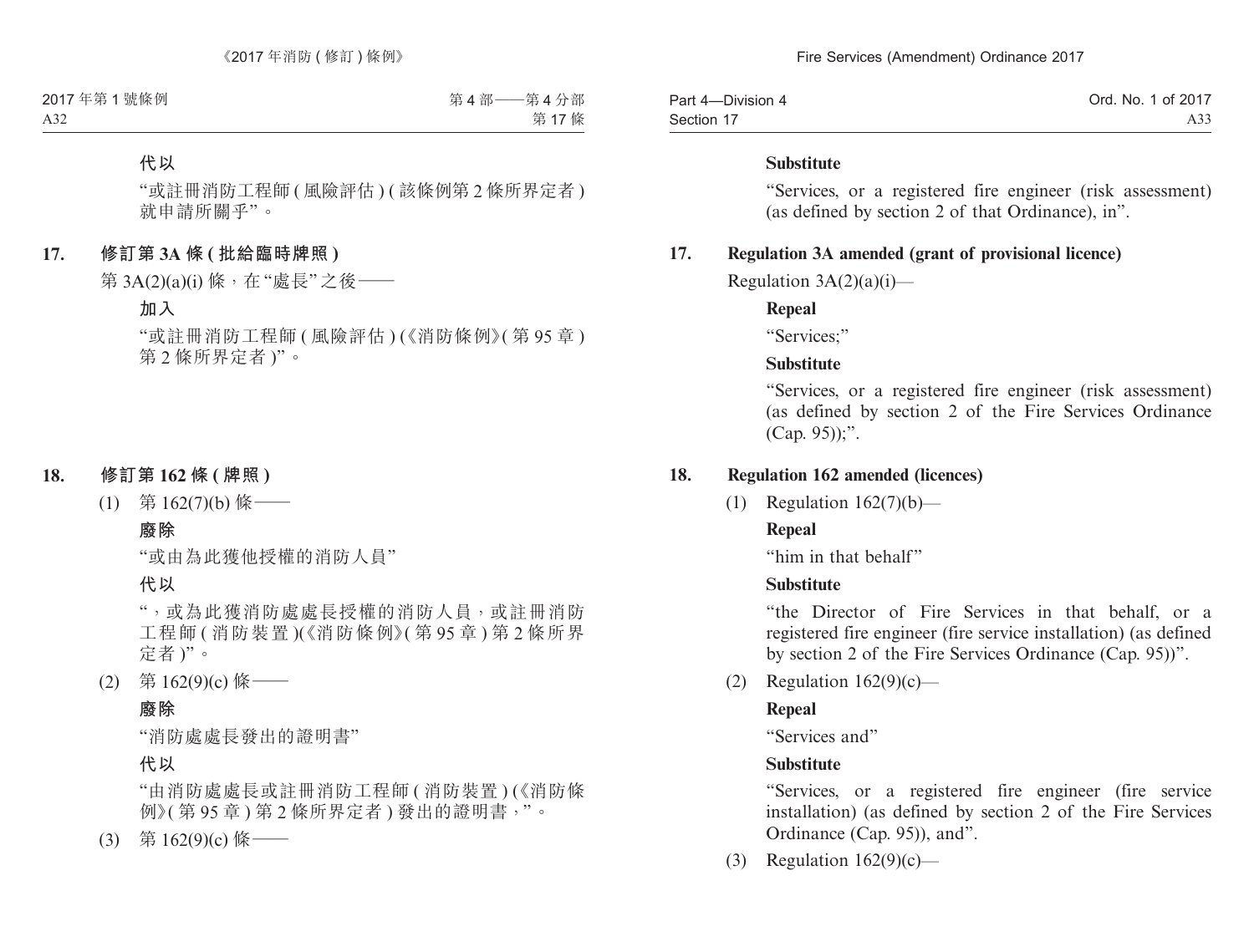| Part 4-Division 5 | Ord. No. 1 of 2017 |
|-------------------|--------------------|
| Section 20        | A35                |

#### **Repeal**

"Services in"

#### **Substitute**

"Services, or a registered fire engineer (risk assessment) (as defined by section 2 of that Ordinance), in".

### **19. Regulation 164 amended (temporary structures)**

(1) Regulation  $164(q)$ —

### **Repeal**

"him"

### **Substitute**

"the Director of Fire Services, or a registered fire engineer (fire service installation) (as defined by section 2 of the Fire Services Ordinance (Cap. 95))".

(2) Regulation 164(s)—

## **Repeal**

"Services who"

## **Substitute**

"Services, or a registered fire engineer (risk assessment) (as defined by section 2 of the Fire Services Ordinance (Cap. 95)), and the Director of Fire Services".

# **Division 5—Amendment to Education Ordinance (Cap. 279)**

**20. Section 12 amended (additional documents required where premises not designed and constructed as a school)**

Section  $12(1)(c)$ —